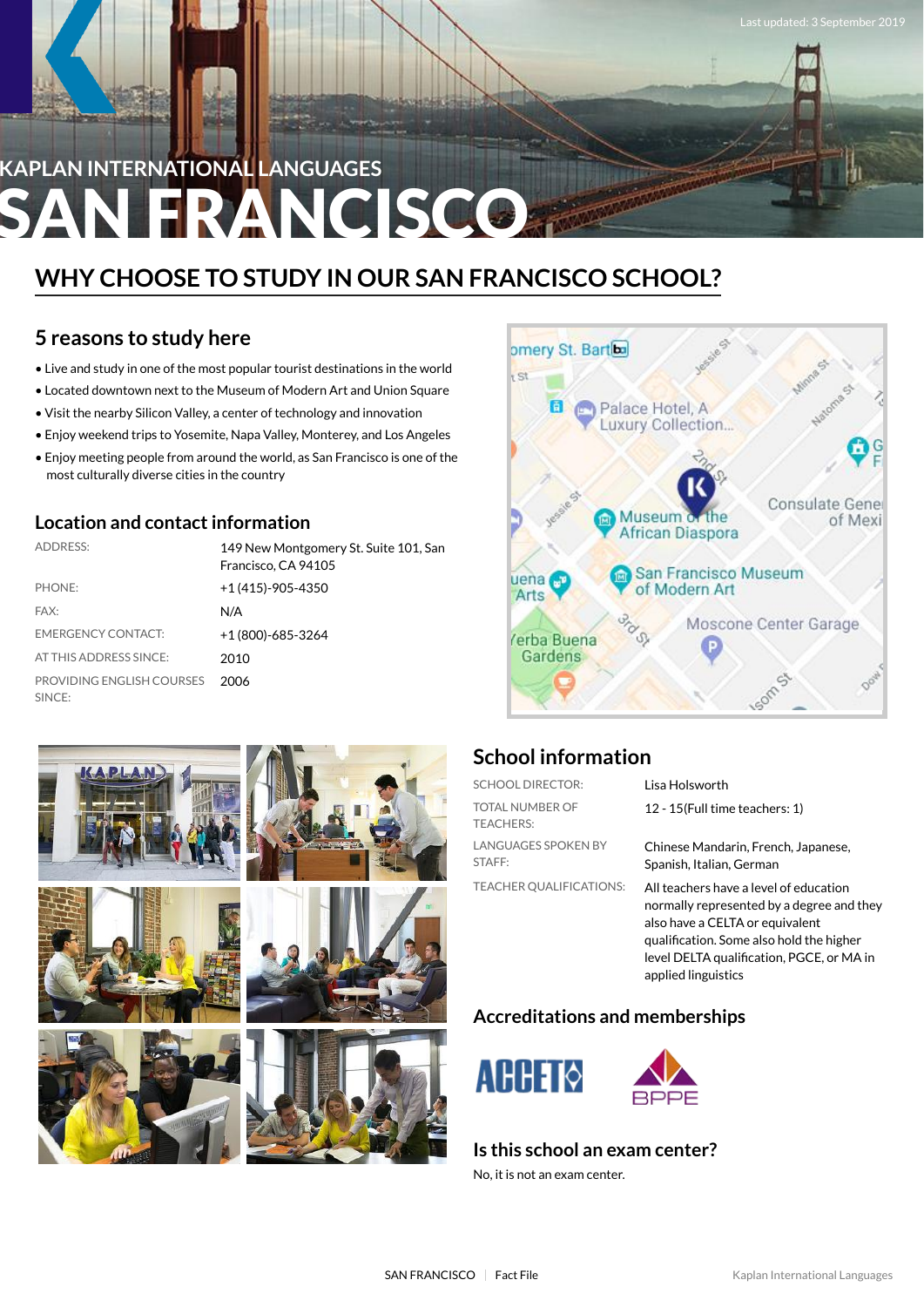## **ABOUT THE SCHOOL**

## NUMBER OF BUILDINGS: 1 NUMBER OF FLOORS: 2008 TOTAL NUMBER OF CLASSROOMS: 7

| INUIVIDEN UF FLUUNJ.             |                                                                                                                                           |
|----------------------------------|-------------------------------------------------------------------------------------------------------------------------------------------|
| TOTAL NUMBER OF CLASSROOMS:      |                                                                                                                                           |
| <b>SCHOOL FACILITIES:</b>        | Air conditioning, heating, Wi-Fi, computer lab/ multimedia center, library, self study center, prayer room,<br>student lounge/common room |
| WHEELCHAIR / DISABLED ACCESS:    | Yes                                                                                                                                       |
| <b>EXTRA COST OF FACILITIES:</b> | No.                                                                                                                                       |
| OTHER SERVICES PROVIDED:         | Accommodation, Airport transfer, University Placement Service, Medical Insurance                                                          |
| EXTRA COST OF OTHER SERVICES:    | See our price list                                                                                                                        |
| NUMBER OF COMPUTERS AVAILABLE:   | 20                                                                                                                                        |
| LEVELS OF ENGLISH OFFERED:       | All level                                                                                                                                 |
| FIRST DAY AT SCHOOL:             | Orientation starts every Monday at 09:00 This includes a placement test presentations about academic                                      |

FIRST DAY AT SCHOOL: **Orientation starts every Monday at 09:00. This includes a placement test, presentations about academics,** the city, transport, and housing, a city tour, and the distribution of class timetables. Coffee, tea, and treats are provided. On their first day, students are expected to bring their passport, visa, entry stamp, proof of medical insurance, I-20, a pencil, and a notebook. Orientation for iGrad courses starts at 14:30.



#### **SAMPLE CLASS TIMETABLE**

| <b>Morning</b> |                 |        | <b>Afternoon</b> |  |
|----------------|-----------------|--------|------------------|--|
| CLASS:         | $08:30 - 10:00$ | CLASS: | $14:15 - 15:45$  |  |
| BREAK:         | $10:00 - 10:15$ | RRFAK: | $15:45 - 16:00$  |  |
| CLASS:         | $10:15 - 11:45$ | CLASS: | $16:00 - 17:30$  |  |

#### **SAMPLE SPECIFIC SKILLS CLASS TIMETABLE**

| <b>Morning class</b> | Afternoon class      |  |
|----------------------|----------------------|--|
| (Monday to Thursday) | (Monday to Thursday) |  |
| 12:30 - 14:00        | $12:30 - 14:00$      |  |

#### **SCHOOL MATERIALS**

MATERIALS PROVIDED FOR STUDENTS:

K+ curriculum, K +notes, K +tools, K +eXtra, Chromebooks, Interactive whiteboards

IS THERE A BOOK DEPOSIT?

#### No

IS THERE A MATERIALS FEE?

No

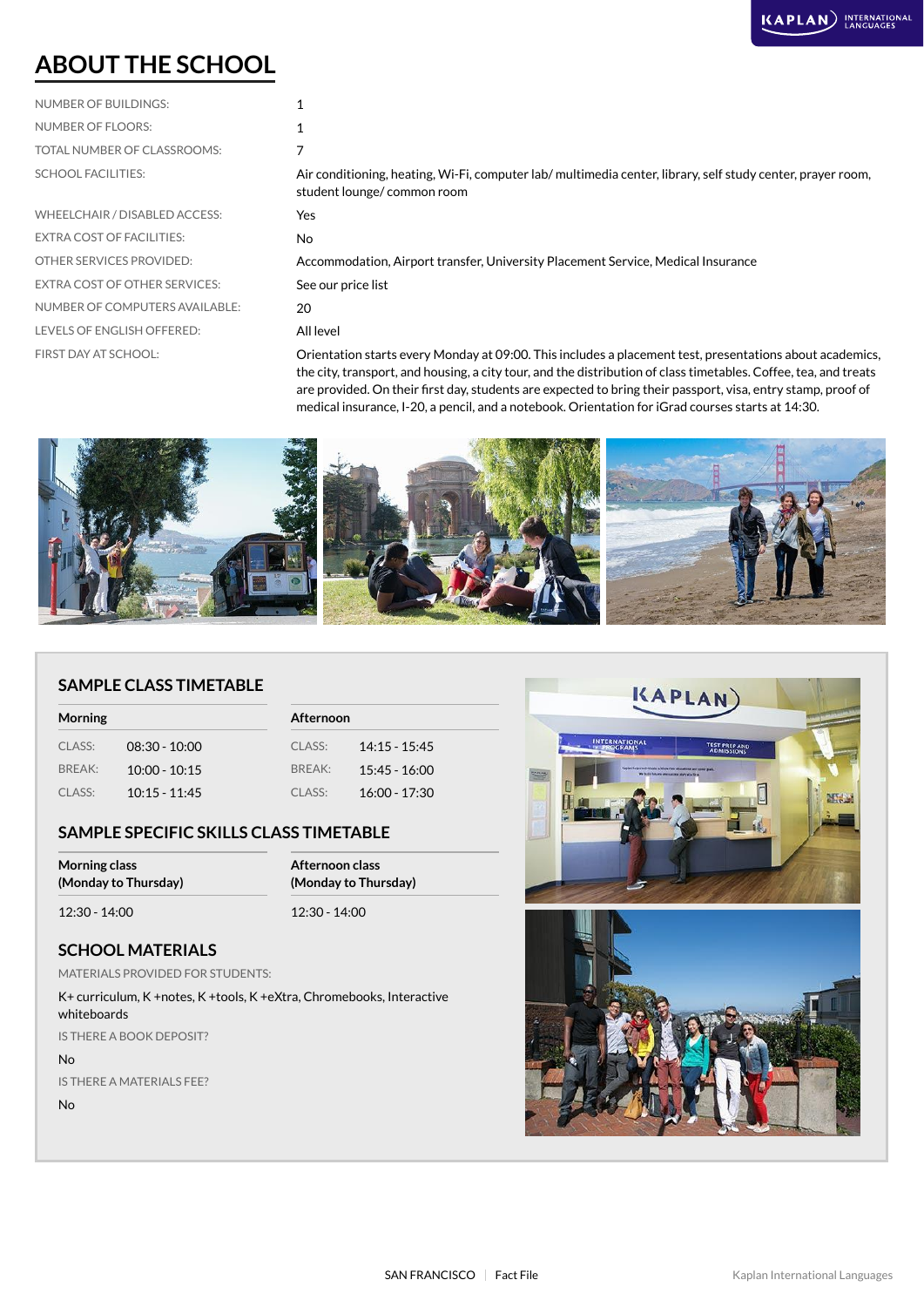### **Courses and students**

COURSES PROVIDED AT THIS SCHOOL: General English, Semi-Intensive English, Intensive English, Academic Year, Academic Semester, Business Supplementary, TOEFL IBT Exam Preparation & Academic English, GMAT / GRE Exam Preparation

| TOP 10 STUDENT NATIONALITIES:               | China, South Korea, Japan, Saudi Arabia, Turkey, Venezuela, France, Brazil, Germany, Italy |
|---------------------------------------------|--------------------------------------------------------------------------------------------|
| STUDENTS PER AGE GROUP:                     | 18-21: 30% / 22-25: 30% / 26-30: 30% / Over 30: 10%                                        |
| AVERAGE AGE OF STUDENTS:                    | $22 - 25$                                                                                  |
| MINIMUM AGE OF STUDENTS:                    | 16                                                                                         |
| AVERAGE NUMBER OF STUDENTS PER CLASS: 11-15 |                                                                                            |
| SPECIAL / EXTRA COURSES PROVIDED:           | N/A                                                                                        |

## **School location and transport**

|                                        | By foot    | By bike    | By bus     | By subway/train |
|----------------------------------------|------------|------------|------------|-----------------|
| Time to the nearest café / restaurant: | 1 minute   | N/A        | N/A        | N/A             |
| Time to the nearest supermarket:       | 11 minutes | 7 minutes  | 7 minutes  | N/A             |
| Time to the nearest post office:       | 7 minutes  | 5 minutes  | 6 minutes  | N/A             |
| Time to the nearest ATM / bank:        | 3 minutes  | 1 minute   | N/A        | N/A             |
| Time to the nearest sports center:     | 3 minutes  | 1 minute   | N/A        | N/A             |
| Time to the nearest hospital:          | 27 minutes | 16 minutes | 18 minutes | N/A             |
| Time to the city center:               | 12 minutes | 10 minutes | 12 minutes | N/A             |



#### **AIRPORT TRANSPORT**

**CLOSEST AIRPORT: San Francisco International Airport**

|                                             | Line or Number | Cost | <b>Duration</b> |
|---------------------------------------------|----------------|------|-----------------|
| Airport to city center by bus:              | N/A            | N/A  | N/A             |
| Airport to city center by train:            | <b>BART</b>    | \$7  | 30 minutes      |
| International train station to city center: | N/A            | N/A  | N/A             |
|                                             |                |      |                 |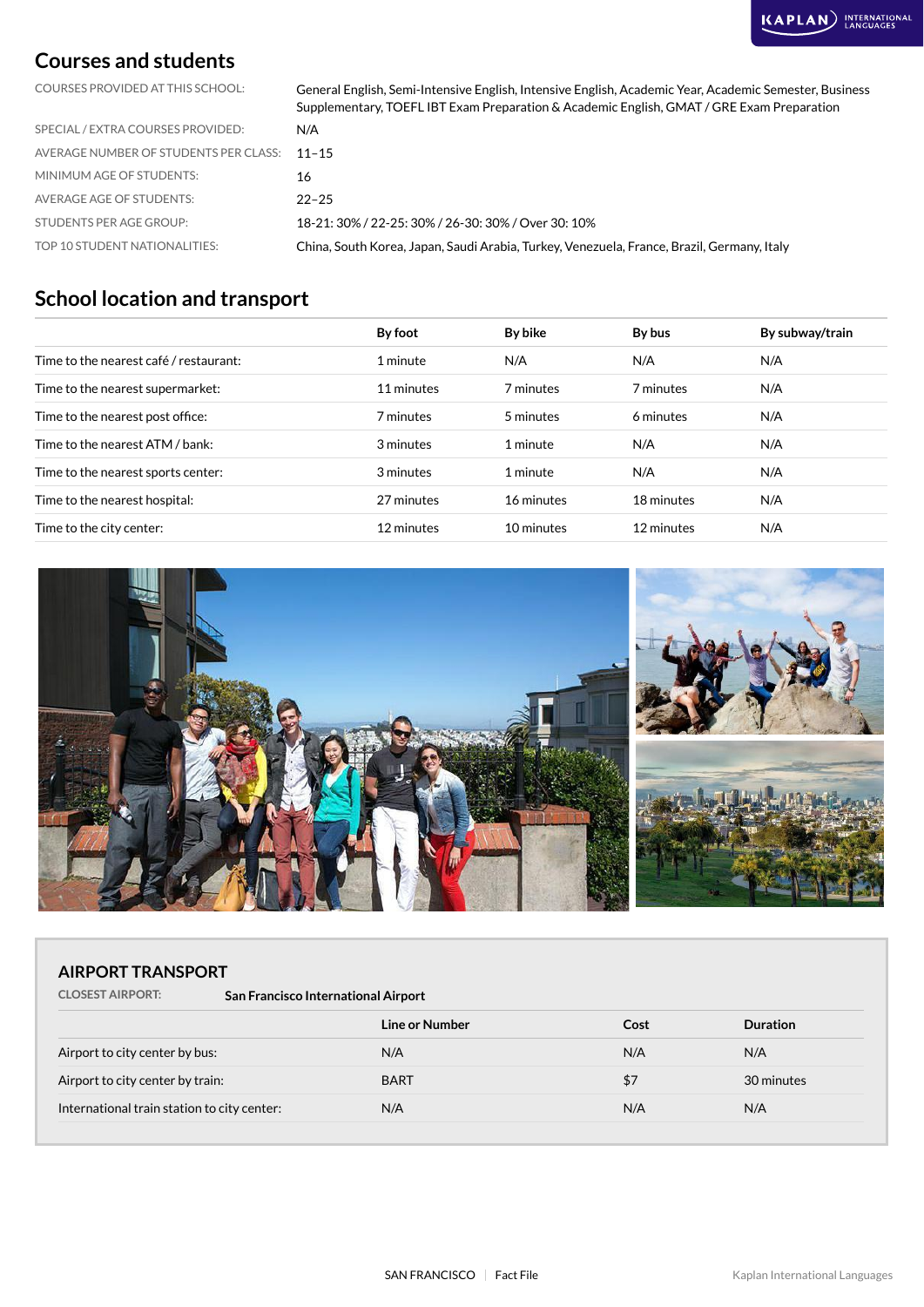

## **ABOUT SAN FRANCISCO**

| NAME OF LOCATION:                  | San Francisco                                                                                                                                                                                                                                              |
|------------------------------------|------------------------------------------------------------------------------------------------------------------------------------------------------------------------------------------------------------------------------------------------------------|
| <b>FAMOUS LANDMARKS:</b>           | The Ferry Building and the Embarcadero, the Bay Bridge, Chinatown, Union Square, the cable car at Powell<br><b>Street Station</b>                                                                                                                          |
| CUISINES WITHIN A 20-MINUTE WALK:  | American, Chinese, French, Greek, Indian, Japanese, Mexican, Middle Eastern, Thai, Turkish, Vegetarian                                                                                                                                                     |
| TRANSPORT WITHIN A 10-MINUTE WALK: | Metro, buses                                                                                                                                                                                                                                               |
| TOP 5 REASONS TO CHOOSE THIS CITY: | Small city with a big city lifestyle, highly-rated cusines with world-famous chefs, comfortable climate year-<br>round, short distance from Yosemite National Park, innovative technology companies are based nearby                                       |
| WHAT MAKES THIS CITY UNIQUE?       | Located near several museums, major shopping area, trend-setting atmosphere, innovative spirit                                                                                                                                                             |
| ALTERNATIVE THINGS TO DO:          | Go hiking on one of 40 hills scattered throughout the city, watch a Giants or 49ers game, visit the nearby<br>universities, go winetasting in Napa and Sonoma Valley                                                                                       |
| <b>CITY PERSONALITY:</b>           | Active, alternative, artistic, bike-friendly, charming, creative, cultural, diverse, eco-friendly, friendly, green,<br>hiking, historical, iconic landmarks, laid-back, music, natural landscape, picturesque, popular, professional,<br>vibrant, youthful |
|                                    |                                                                                                                                                                                                                                                            |

#### **Examples of nearby cities to visit**

| <b>BERKELEY</b>  | Travel time: 30 minutes, price of return ticket: \$8 |
|------------------|------------------------------------------------------|
| <b>DALY CITY</b> | Travel time: 15 minutes, price of return ticket: \$7 |

## **Regular social activities**

| URBAN HIKES                           | Free          |
|---------------------------------------|---------------|
| Q BAR HAPPY HOUR SOCIAL               | \$3 per drink |
| <b>UC BERKELEY TOUR</b>               | \$8           |
| <b>LAS VEGAS TRIP</b>                 | \$299         |
| ALCATRAZ ISLAND                       | \$35          |
| <b>BIKE THE BRIDGE</b>                | \$50          |
| YOSEMITE NATIONAL PARK OVERNIGHT TOUR | \$225         |
|                                       |               |

### **Typical 2-week social schedule**

| Days       | First week                                 | Second week                              |
|------------|--------------------------------------------|------------------------------------------|
| <b>MON</b> | City walk and Q Bar happy hour             | City walk and Q Bar happy hour           |
| <b>TUE</b> | Free museum visit                          | Taco Tuesday in the Mission              |
| <b>WFD</b> | Chinatown, Coit Tower,<br>Embarcadero tour | Exploratorium Science Museum at<br>night |
| THU        | Laughing yoga class                        | Giants game at AT&T Park                 |
| <b>FRI</b> | UC Berkeley tour                           | Bike ride to Golden Gate Bridge          |
| <b>SAT</b> | Las Vegas                                  | Yosemite                                 |

Number of Social activities per week: 7





#### **LIVING COST (SAMPLE PRICES FOR ITEMS IN THIS CITY)**

- Bottle of water: \$2 Coffee: \$3 Can of coke: \$2
- Meal out for two: \$20-75 Takeaway pizza: \$20 Sandwich: \$9
- 
- Cinema ticket: \$15
- 
- 
- Local bus ticket: \$2.75 Local train ticket: \$2 Bike rental: \$9/day
- 
- -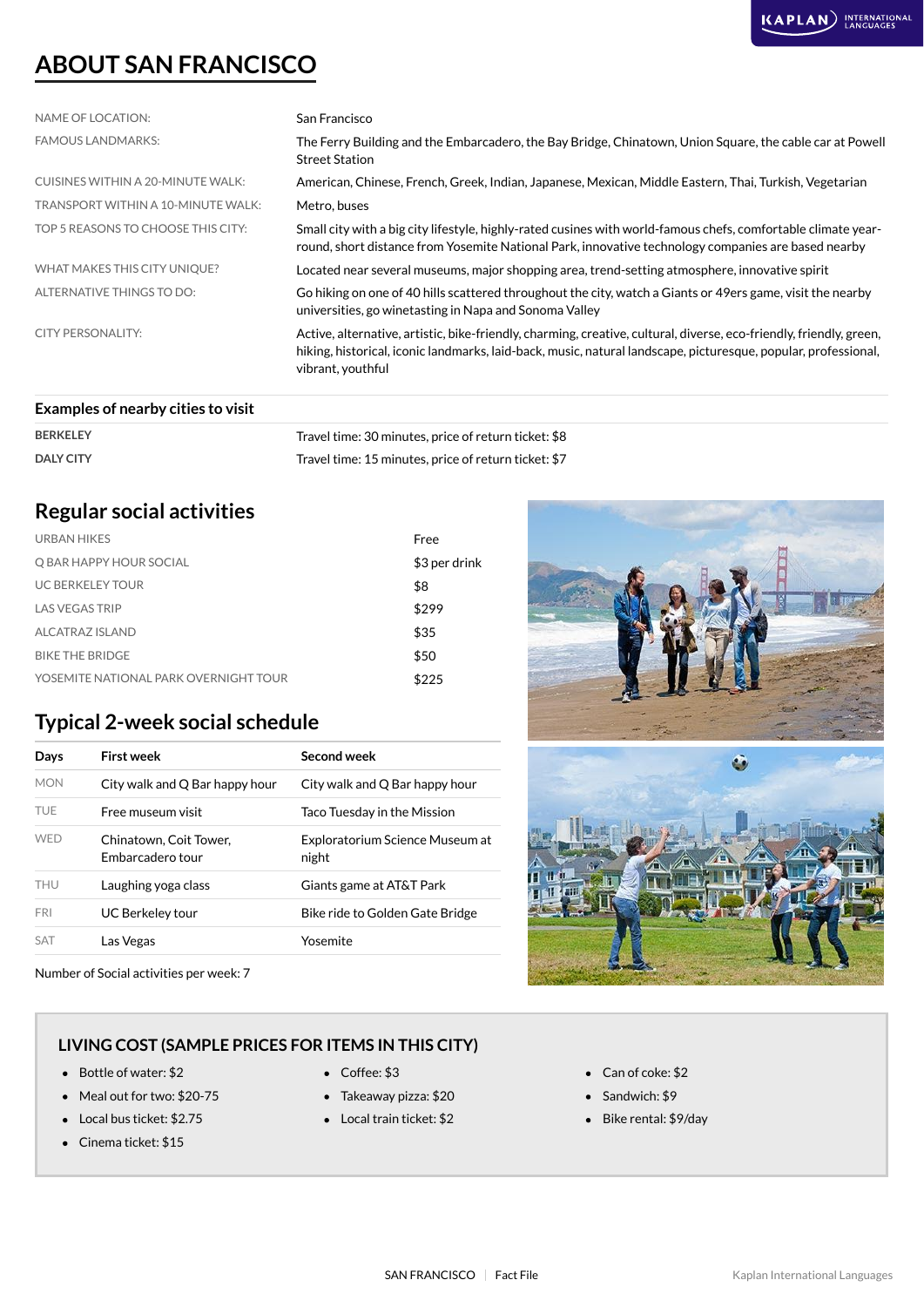#### ACCOMMODATION IN SAN FRANCISCO

## STUDENT RESIDENCE - BARTLETT







| <b>ADDRESS:</b>                   | 240 O'Farrell Street, San Francisco, CA 94102                                                                                                            |
|-----------------------------------|----------------------------------------------------------------------------------------------------------------------------------------------------------|
| <b>WEBSITE:</b>                   | thebartletthotel.com                                                                                                                                     |
| <b>ACCOMMODATION TYPE:</b>        | Hostel, single room(s), twin room(s), hall bathroom(s) and en-suite bathroom(s), communal kitchen for the<br>halls/hostel, TV in the bedroom             |
| <b>SERVICES AVAILABLE:</b>        | Laundry (extra charge), Wi-Fi, linen and towels, cleaning service (extra charge)                                                                         |
| <b>EXTRA COST OF SERVICES:</b>    | Cleaning service \$25, laundry: \$5 wash and dry                                                                                                         |
| <b>BEDROOM:</b>                   | TV, wardrobe/closet, desk, lamp, chair                                                                                                                   |
| KITCHEN:                          | Pots & pans, cooking utensils, cutlery & crockery, microwave, stovetop, toaster, coffee maker, kettle, fridge,<br>freezer, washing machine, tumble dryer |
| <b>FACILITIES:</b>                | Canteen/cafeteria/restaurant, coin-operated laundry facilities                                                                                           |
| <b>EXTRA COST OF FACILITIES:</b>  | Laundry: \$5 wash and dry                                                                                                                                |
| <b>FAMOUS LANDMARKS NEARBY:</b>   | Union Spare, cable cars, Chinatown, Museum of Modern Art                                                                                                 |
| VISITORS OR GUESTS ALLOWED?       | <b>No</b>                                                                                                                                                |
| <b>NOISE RESTRICTIONS?</b>        | Yes (From 22:00 every day)                                                                                                                               |
| SMOKING ALLOWED IN THE RESIDENCE? | <b>No</b>                                                                                                                                                |
| 24-HOUR SECURITY?                 | Yes                                                                                                                                                      |
| <b>ROOM CLEANING:</b>             | Cleaned pre-arrival, then once a week after that                                                                                                         |
| <b>LINEN CHANGING:</b>            | Once a week                                                                                                                                              |
| <b>AVAILABILITY:</b>              | Year-round                                                                                                                                               |
| MINIMUM NUMBER OF WEEKS?          | One week                                                                                                                                                 |
| CHECK-IN AND CHECK-OUT TIMES:     | Check-in: Saturday 15:00 / Check-out: Saturday 11:00                                                                                                     |
| <b>ROOM DEPOSIT?</b>              | Yes: Price: \$250                                                                                                                                        |
|                                   |                                                                                                                                                          |

|                                        | By foot    | By bike    | By bus     | By subway/train |
|----------------------------------------|------------|------------|------------|-----------------|
| Time to the school (San Francisco):    | 12 minutes | 6 minutes  | N/A        | N/A             |
| Time to the nearest café / restaurant: | 1 minute   | N/A        | N/A        | N/A             |
| Time to the nearest supermarket:       | 15 minutes | 5 minutes  | 11 minutes | N/A             |
| Time to the nearest post office:       | 5 minutes  | 10 minutes | 10 minutes | N/A             |
| Time to the nearest ATM / bank:        | 1 minute   | N/A        | N/A        | N/A             |
| Time to the nearest sports center:     | 10 minutes | 5 minutes  | 7 minutes  | N/A             |
| Time to the nearest hospital:          | 15 minutes | 10 minutes | 12 minutes | N/A             |
| Time to the city center:               | 15 minutes | 5 minutes  | 11 minutes | N/A             |
| Time to the main airport:              | N/A        | N/A        | N/A        | 40 minutes      |